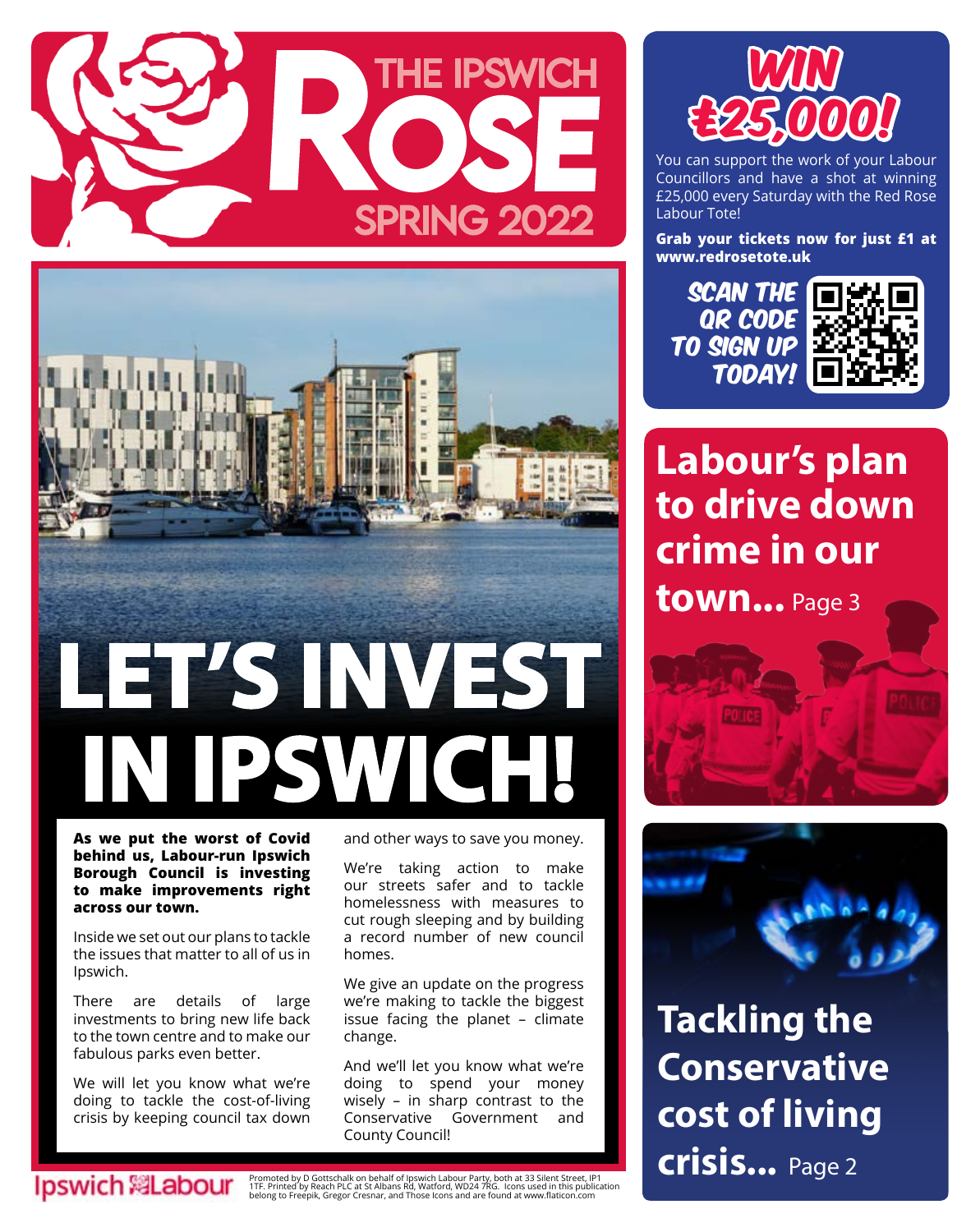# **CONSERVATIVES WASTE CASH PAY THE BILL**

#### .......................... Wasted COnservative **SPENDING**

| UNUSABLE PPE                           | £8.7BN                   |
|----------------------------------------|--------------------------|
| COVID GRANTS<br>TO FRAUDSTERS          | £4.3BN                   |
| LOWESTOFT<br><b>BRIDGE</b>             | £62M<br><b>OVERSPEND</b> |
| BORIS'<br>GARDEN BRIDGE                | £53M                     |
| CANCELLED<br>UPPER ORWELL<br>CROSSINGS | £8M                      |
| ABANDONED<br>NORTHERN<br>BY-PASS       | £1M                      |
| TAX                                    | UP                       |
| CHANGE DUE                             | <b>YES</b>               |



**Council Tax is the Conservatives' favourite tax. They have consistently hiked it further and faster than your Labour-run Ipswich Borough Council. And they are at it again this year.**

Council tax from Ipswich Borough Council will rise by around 11p a week for the average Band B property – less than half the current rate of inflation.

Meanwhile, Suffolk's Conservative Police and Crime Commissioner is increasing council tax by **15p a week** and Suffolk County Council are raising council tax by a massive **62p a week.** All adding up to OVER £40 a year.

Over the last few years Suffolk County Council has been adding a stealth tax – the "Adult Social Care precept" – to council tax bills now amounting to an extra £113 a year.

Despite Boris Johnson saying that the National Insurance hike would "sort out social care once and for all", the

**Suffolk Conservatives hike YOUR council tax bill by £40! SEVEN TIMES more than Labour...**

> precept isn't going to disappear. Instead, Conservative County councillors are going to increase it by another £11 this year – a whopping **9.5% increase.**

> To counter the Conservatives' tax hikes in Ipswich, Labour is applying a £10 discount to the bills of over 7,500 lower income households to ensure their bills don't rise this year. The Conservatives voted against it.

#### **LABOUR PROTECTS OUR CASH**

Ipswich Labour has a proud record of getting value for money for the taxpayer.

- **•** Our Electric Vehicles aren't just cutting carbon - they are much **cheaper t run** and maintain
- **•** Switching our street lights to LED **saves money** and allows us to keep them on overnight
- **•** We bring in £3m a year from commercial rent - money we use to protect services and keep your **council tax bills down**

### **TACKLING THE CONSERVATIVE COST OF LIVING CRISIS**

**Food bills are up, fuel bills are up and energy prices are soaring out of control.** 

Now Boris Johnson is hiking up National Insurance, whilst forcing households to take out a £200 loan, and has broken his promise to keep the pensions triple lock.

Your Labour-run Ipswich Borough Council is doing all it can to help famlies keep costs down including:

**•** Giving 7,500 families a **discount** on their council tax bills, which the Conservatives voted against

- **•** Continuing to keep your brown bins **free of charge**
	- **•**Giving **free activities**, including swimming, to young people in the summer holidays
	- **•**Investing in insulation and solar panels on council houses to **keep energy bills down**

Conservative councillors in Ipswich have opposed most of these measures to help Ipswich households cope with rising prices. The cost of living crisis in Ipswich would be

even worse under their watch.

The Conservatives have caused the cost of living crisis. Only Labour can be trusted to tackle it.

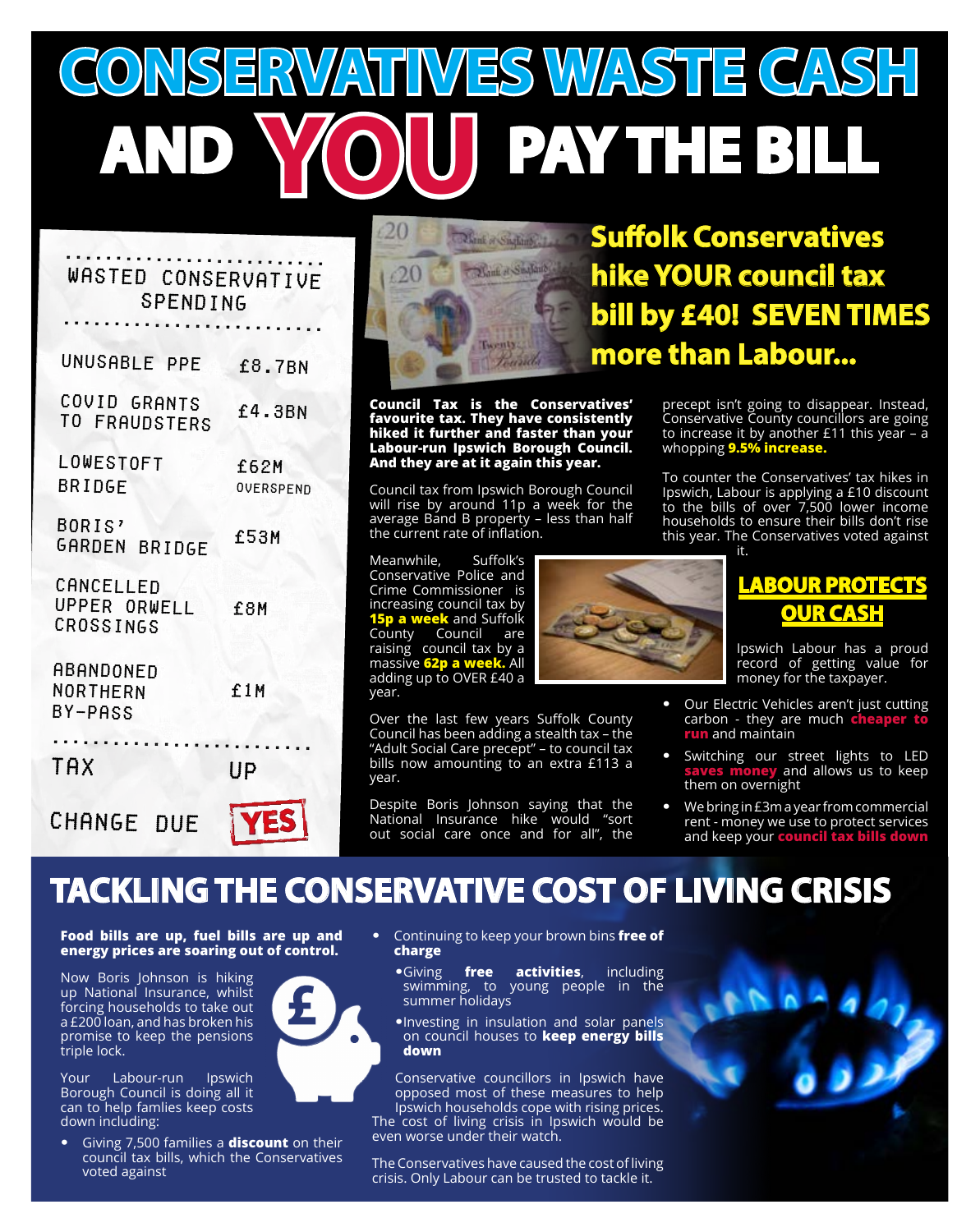## **WE'RE INVESTING IN IPSWICH**





#### **Labour is committed to seeing our town centre thrive.**

Covid and modern shopping habits have made life hard for shops and businesses lately but **Labour are investing** to breathe life back into our town centre. We have:



- **•** Bought the empty Burton and Dorothy Perkins unit and secured Deichman as a new tenant
- **•** Refurbished the Old Post Office with The Botanist restaurant opening soon
- **•** Provided funding to bring St Matthew's Baths back into use as a music venue
- **•** Agreed a plan to bring St Stephen's Church back into use as a music and community venue
- **•** Won £4.3m Heritage Lottery funding for the biggest investment in Ipswich Museum in its 140-year history



We are also **improving our town centre** with £25m of funding we secured from the Government's Town Fund, including:

- **•** An £8m fund to bring empty buildings back into use
- **•** Improving public spaces, including Arras Square
- **•** Planting more trees and plants
- **•** Installing more public information and public trails

There's no magic bullet to improve Britain's High Streets but **Labour's sound investments** will breathe new life into Ipswich town centre.

## **LABOUR'S PLAN FOR SAFER STREETS**

**Conservative cuts to the number of police on our streets have led to people feeling unsafe and concerned about coming into our town centre. Drug dealing is rife.**

To make matters worse, the Conservative County Council have **turned off** our streetlights at night.

Labour has a plan to tackle rising crime in our town.

Your Labour-run Ipswich Borough Council are investing in CCTV in Ipswich with mobile cameras that

can be deployed in crime hotspots in our town.

We are also keeping Borough Council owned streetlinghts on overnight and investing £20,000 in a plan to improve the safety of women at night after the Conservative Goverment refused to fund it.

But it is not enough. We're calling on:



**•** Suffolk's Conservative Police and Crime Commissioner to commit to a permanent and visible police presence in Ipswich. We particularly want to see police patrols in the town centre.

**•** Conservative-run Suffolk County Council to leave all streetlights in Ipswich on overnight.

Our top priority is keeping people safe.

**Sign our petition if you agree!**